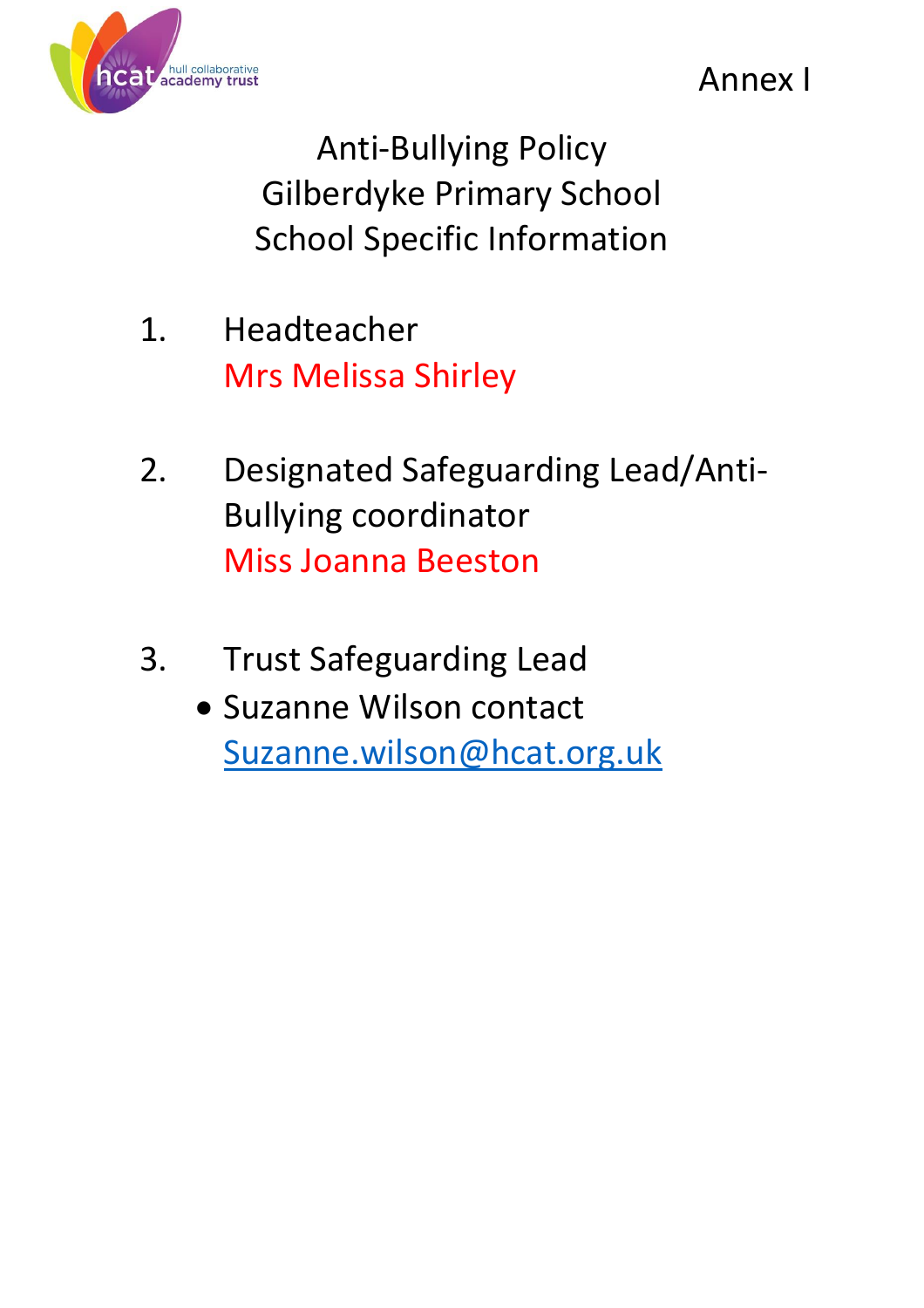|                                   | <b>Section</b>        |                                       |
|-----------------------------------|-----------------------|---------------------------------------|
|                                   | <b>Applies</b>        | <b>Other Information</b>              |
| <b>Introduction</b>               |                       |                                       |
| <b>Purpose:</b>                   | $\sqrt{}$             |                                       |
| $Aim(s)$ :                        | $\sqrt{}$             |                                       |
| <b>Wider Trust aims/ethos:</b>    | $\sqrt{}$             |                                       |
| <b>Consultation:</b>              | $\sqrt{}$             |                                       |
| <b>Sources and references:</b>    | $\overline{\sqrt{2}}$ | DfE guidance and legislation          |
| Principles/values:                | $\sqrt{ }$            |                                       |
|                                   |                       |                                       |
| <b>Procedures</b>                 |                       |                                       |
| <b>Definition:</b>                | N                     |                                       |
| <b>Equality Impact:</b>           | $\sqrt{}$             |                                       |
| <b>Health and safety:</b>         | $\sqrt{}$             |                                       |
| Teaching:                         | $\sqrt{}$             |                                       |
| Organisation:                     | $\overline{\sqrt{2}}$ | For Trust wide use.                   |
| Homework/parent partnership:      | $\sqrt{ }$            |                                       |
| <b>Resources:</b>                 | <b>No</b>             |                                       |
| <b>Monitoring and evaluation:</b> | $\sqrt{ }$            |                                       |
|                                   |                       |                                       |
| <b>Policy Key Information</b>     | <b>Date</b>           | <b>Other Information</b>              |
| <b>Owned By</b>                   |                       | Suzanne Wilson                        |
| <b>Original date</b>              | Feb                   |                                       |
|                                   | 2017                  |                                       |
| <b>Approved By</b>                |                       | Date approved by operations committee |
| <b>Review Schedule</b>            | Feb                   |                                       |
|                                   | 2020                  | Review delayed due to COVID 19        |
| <b>Amended dates</b>              | Nov                   |                                       |
|                                   | 2020                  |                                       |
| <b>Minimum Review date</b>        | 2 year                |                                       |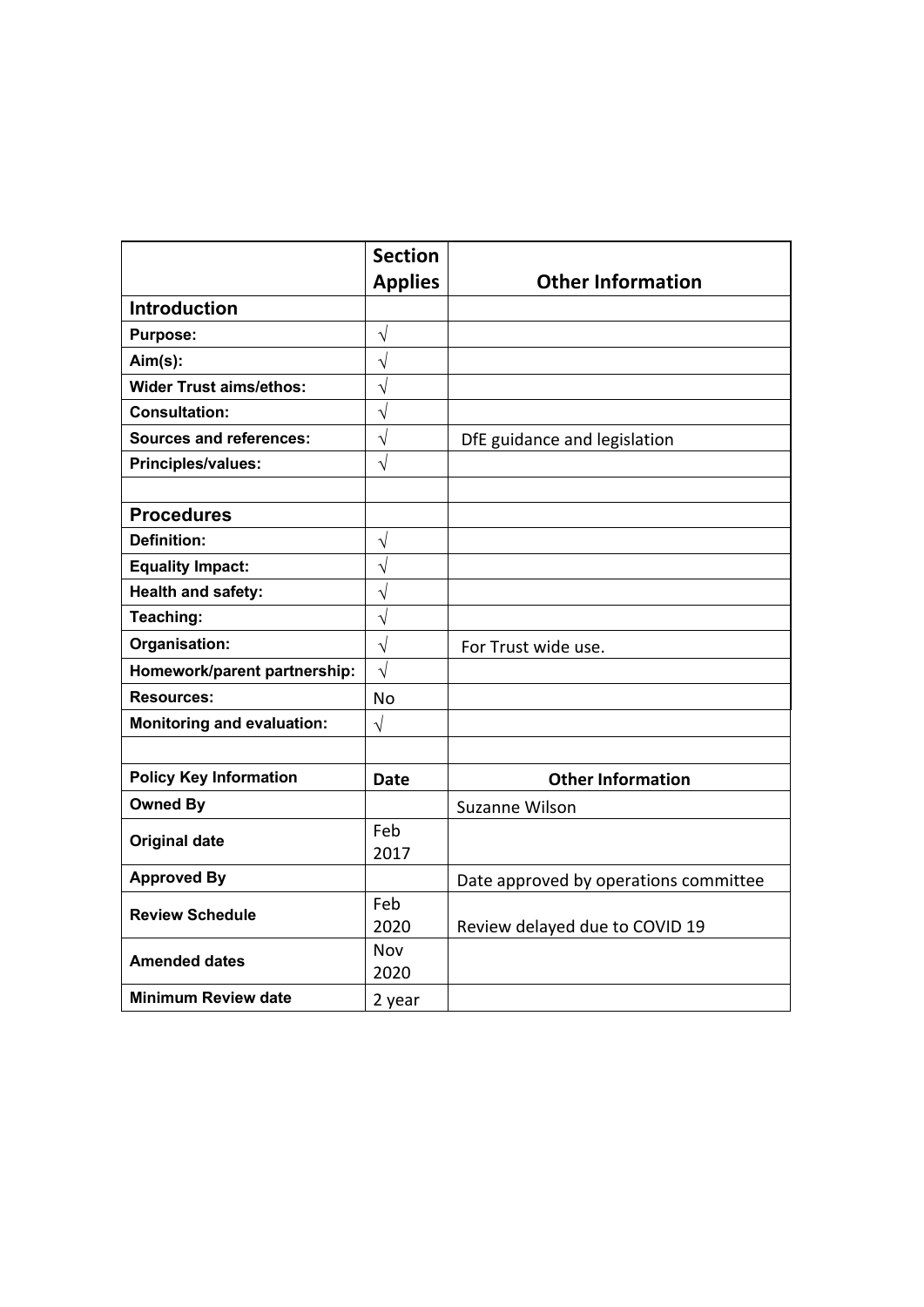

# Hull Collaborative Academy Trust

## **Anti-Bullying Policy**

## **Date policy produced: November 2020 Produced by: Hull Collaborative Academy Trust**

**Date policy reviewed: November 2022** 

Other related academy policies that support this Anti-bullying policy include:- Attendance, Behaviour, Child Protection, Complaints, E-Safety (Online), Looked After Children, Physical Intervention, PSHE, Special Educational Needs & Disability & Supporting Children with Medical Needs.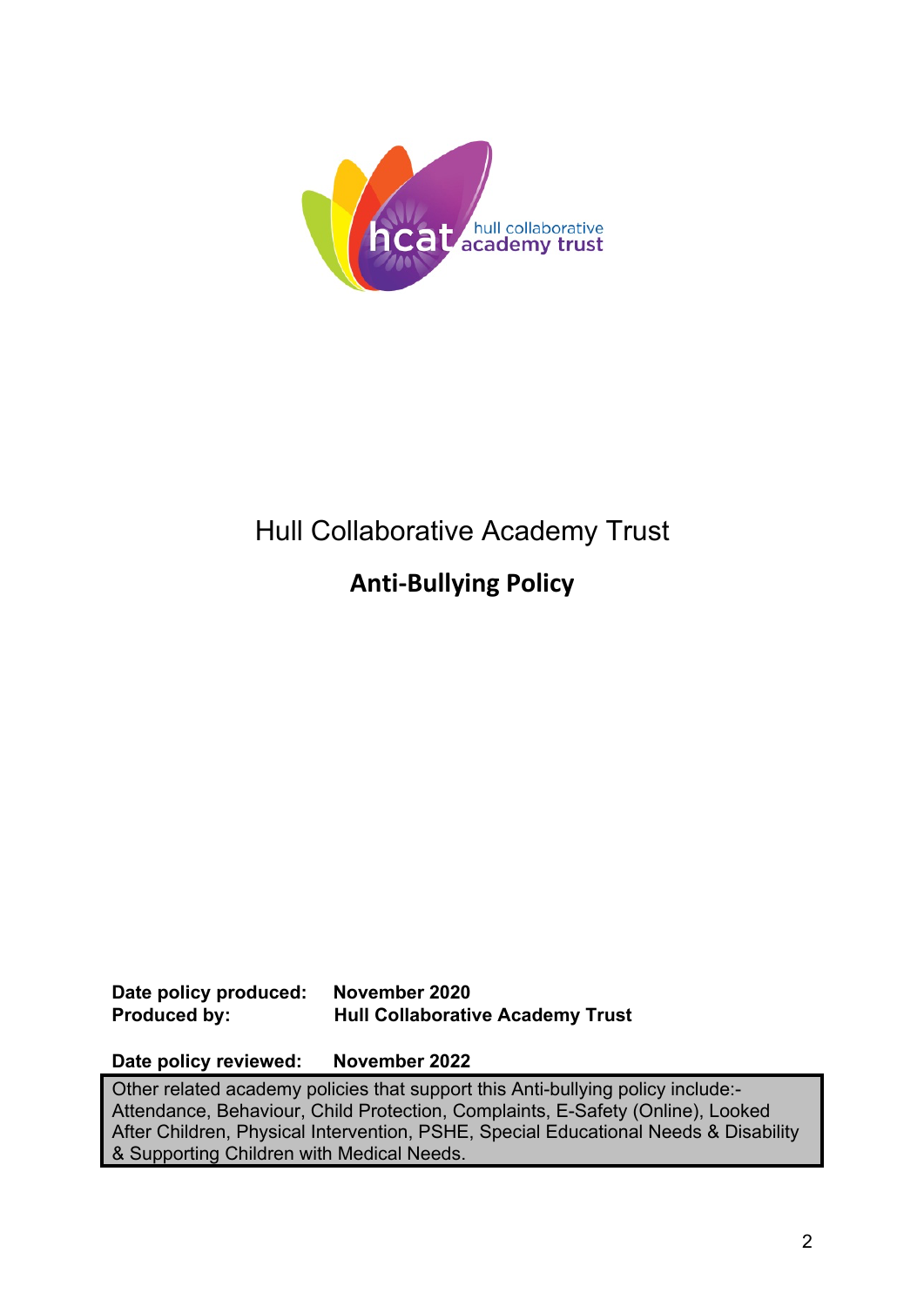## **Hull Collaborative Academy Trust (HCAT) Ethos**

HCAT's strapline is 'Children First'. This is central to the organisation's vision, ethos and culture and informs every decision we make. We are fully committed to ensuring pupils within the trust receive the highest quality education and acquire the necessary skills and characteristics to enable them to be happy and successful in life.

At HCAT, we do not discriminate against any child or adult on the grounds of race, disability, age, gender reassignment, pregnancy, maternity, marriage and civil partnership, religion or belief, sex, or sexual orientation. We embrace the individuality of all our community members and comply fully with the Equality Act 2010.

#### **Introduction**

#### **Statement of Intent**

Everyone within HCAT is committed to providing a caring, friendly and safe environment for all of our pupils, so they can learn in a relaxed and secure atmosphere.

#### **Overall aim of Policy**

This policy to combat bullying provides a framework for individual work with perpetrators and victims and for dealing with reported incidents. We acknowledge that the effects of bullying are far-reaching and may have lasting effects on pupils and on the atmosphere in the school. Bullying exists in all schools and in all age groups. At HCAT we believe bullying can be reduced by having in place a clear antibullying policy to which all pupils, staff, parents and governors adhere.

#### **Overall Objectives**

- To bring about conditions in which bullying is less likely to happen in the future
- To ensure a rapid, effective response to incidents of bullying;
- To monitor and evaluate the procedures established by the policy;
- To work in partnership with parents/carers and the wider community to establish a consistent approach to bullying.

#### **Aims**

It is the primary aim of our school, that every member of the school community, including staff, parents and pupils, feel valued and respected, and each person is treated fairly and well. We are a caring community, whose values are built on mutual trust and respect for all. All forms of harmful and/or bullying behaviour will not be tolerated.

The school's anti bullying policy aims to promote an environment in which everyone feels safe, secure and happy.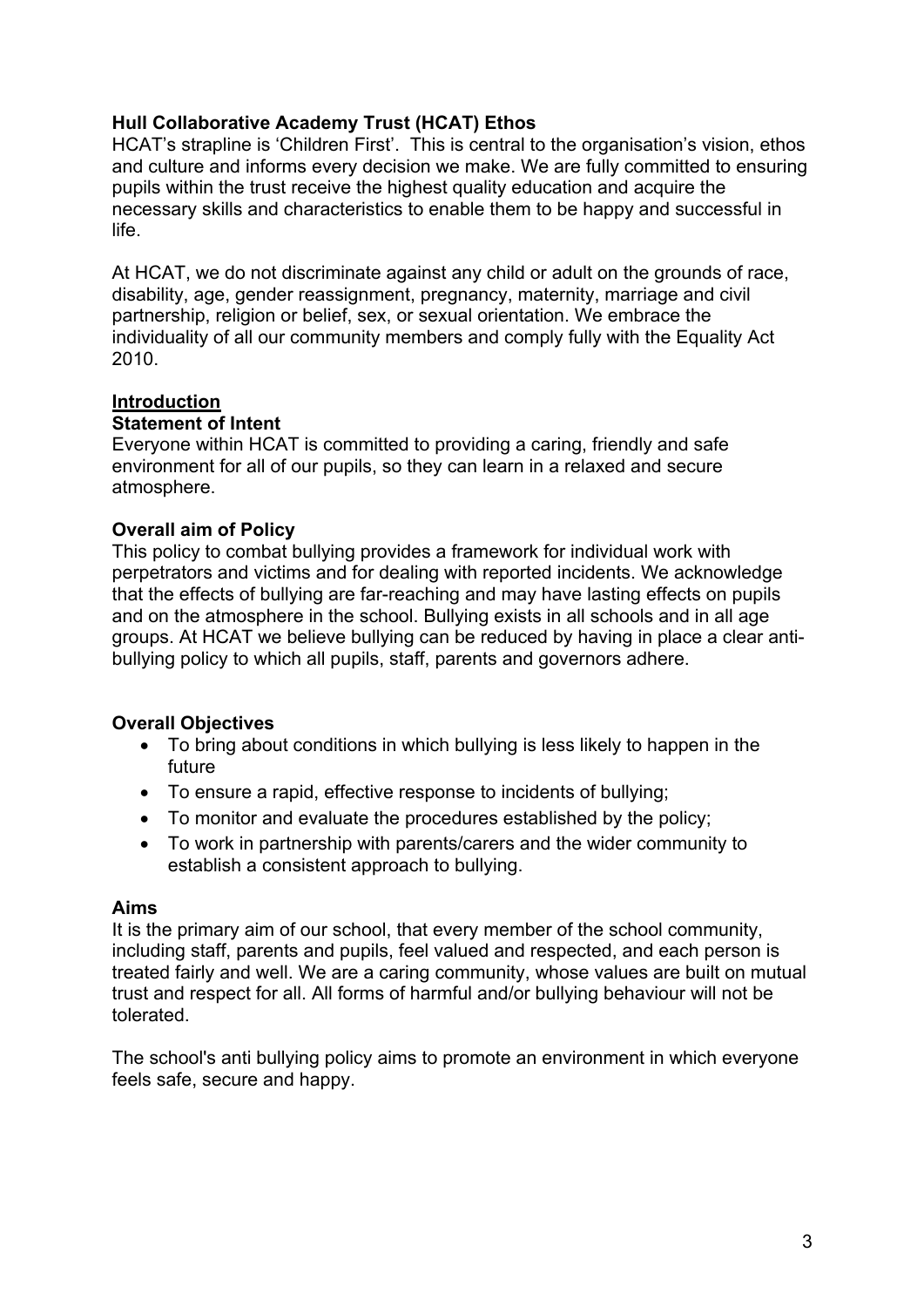## **Definitions**

## **What is bullying?**

- There is no legal definition of bullying, however, it is usually defined as behaviour that is:
	- repeated
	- deliberately intended to hurt someone either physically or emotionally
	- aimed at certain groups, e.g. because of race, religion, disability, gender or sexual orientation
	- involves an imbalance of power
- o Bullying can be a one-off incident.
- o Bullying can be:
	- **Emotional:** being unfriendly, excluding, tormenting, ridicule, humiliation
	- **Verbal:** name-calling, sarcasm, spreading rumours, threats, teasing, mimicry, making rude remarks, making fun of someone. This may be directed towards gender, ethnic origin, physical/social disability, personality etc.
	- **Physical:** pushing, kicking, hitting, punching, throwing things at someone, spitting, or any other form of physical violence, taking or hiding someone's things
	- **Damage to property or theft:** pupils may have their property stolen or damaged
	- **Racist:** racist taunts or comments, graffiti, making fun of someone's culture or religion
	- **Cyber bullying** is a different form of bullying and can happen all times of the day, with a potentially bigger audience, and more accessories as people forward on content at a click. Cyber bullying can be individual or group behaviour that includes hurtful texts, spreading rumours through social networking sites and assuming false identity to cause harm or mischief. Prevention is better than cure therefore; we embed good safe IT practice into all our teaching and learning. Please refer to the school's E-Safety policy.
	- **Homophobic:** because of, or focussing on the issue of sexuality
	- **Any unfavourable** or negative comments, gestures or actions made to someone relating to their disability or special educational need.
	- Low-level disruption and the use of offensive language can also have a significant impact on its target. If left unchallenged or dismissed, as banter or horseplay, it can lead to reluctance to report other behaviour. Early intervention can help to set clear expectations of the behaviour and help stop negative behaviour escalating.

## **Bullying is not:**

• It is important to understand that bullying is **not** the odd occasion of falling out with friends, name calling, arguments or when the occasional trick or joke is played on someone. It is bullying if it is done several times on purpose.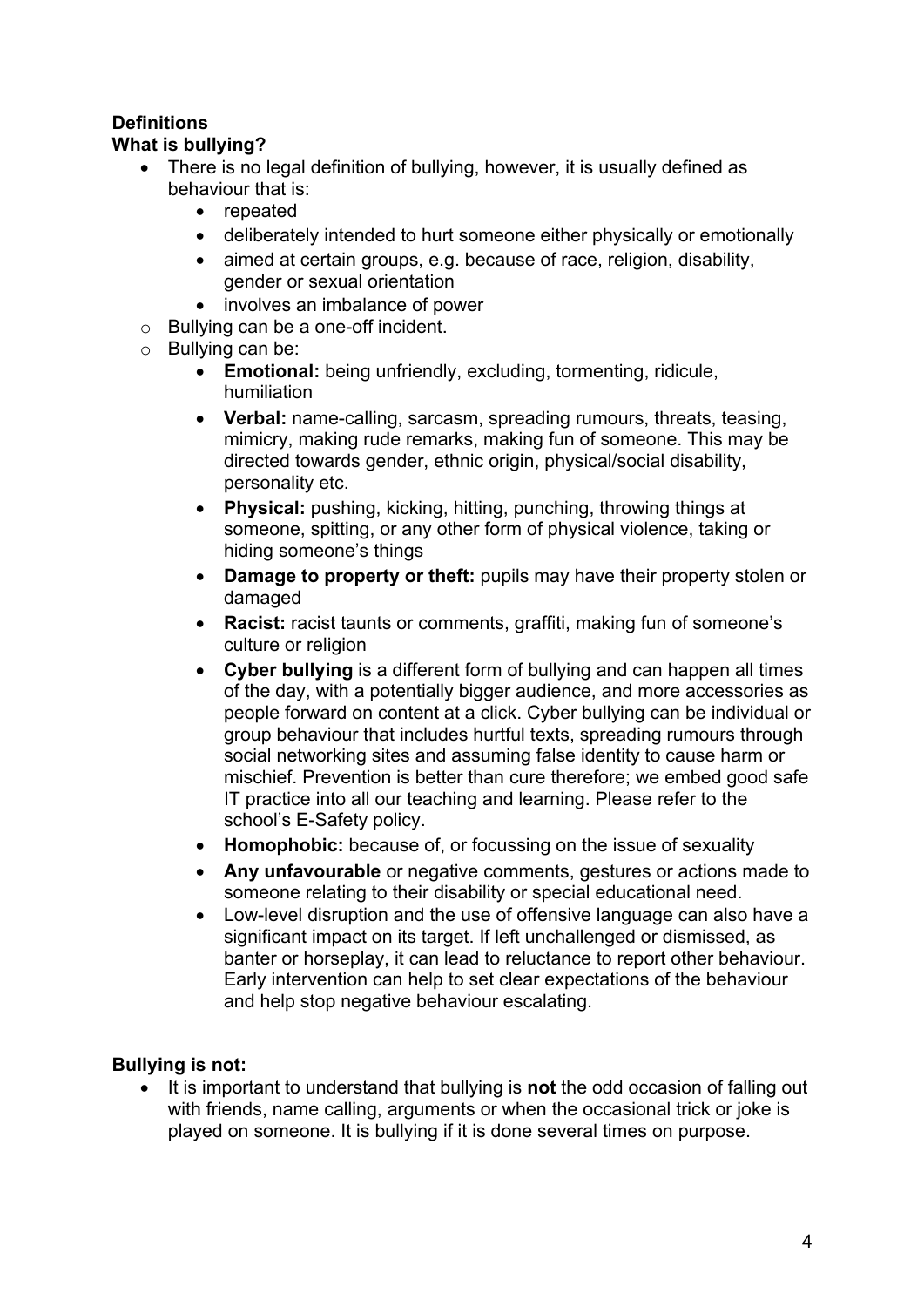- Children sometimes fall out or say things because they are upset. When occasional problems of this kind arise, it is not classed as bullying. It is an important part of a child's development to learn how to deal with friendship breakdowns, the odd name calling or childish prank. We all have to learn to deal with these situations and develop social skills and repair friendships.
- Any act of aggression is unacceptable, however, not all acts of aggression are bullying. Normally aggression that involves any two-way process of attack and counterattack as a result of relational conflict is not bullying. Particularly if the attack occurs between parties of equal power/strength/status and are part of a two-way attack retaliation process. Rather, bullying refers to a one-way attack situation in which the perpetrator has more power and the victim cannot retaliate and can feel helpless.

## **Signs of Bullying**

Victims of bullying may be unusually secretive and reluctant to tell.

- **Physical Signs -** Physical injuries damaged clothing with no convincing explanation.
- **Emotional Signs -** Apparent changes in personality, constant anxiety/nervousness, depression or tearfulness for no apparent reason, lack of confidence, negative self-image, hostility and defensiveness.
- **Behavioural Signs -** Withdrawn, poor concentration, disruptive, challenging, bullying behaviour.
- **General**

Frequently 'lose' money/possessions, appears tired and lethargic and avoids entering/leaving school without others.

Potential victims may have certain characteristics that can be recognised by teachers, enabling them to intervene at the early stage of any situation.

- **Characteristics** of a victim/potential victim may include:-
	- being new to the school/class;
	- being 'different' background, speech, appearance;
	- being successful educationally (particularly academically);
	- having low self-esteem:
	- being anxious, quiet, nervous, passive, losing control easily;
	- being quick tempered;
	- being an isolate, having no friends;
	- being on the outside of groups;
	- being over emotional, tearful;
	- Lacking in concentration, causing deterioration of work.

We acknowledge that children with additional vulnerabilities such as Special Educational Needs & Disability (SEND) or Children Looked After (CLA), may be more susceptible to all forms of bullying and may face discrimination from other children at school or within the community, simply because they are looked after or because of their disabilities. Therefore, we make certain that SEND, and or CLA children are responded to carefully when they have or show signs of concern.

A child exhibiting any of these characteristics may or may not be a victim of bullying, but if bullying is recognised, early intervention is crucial.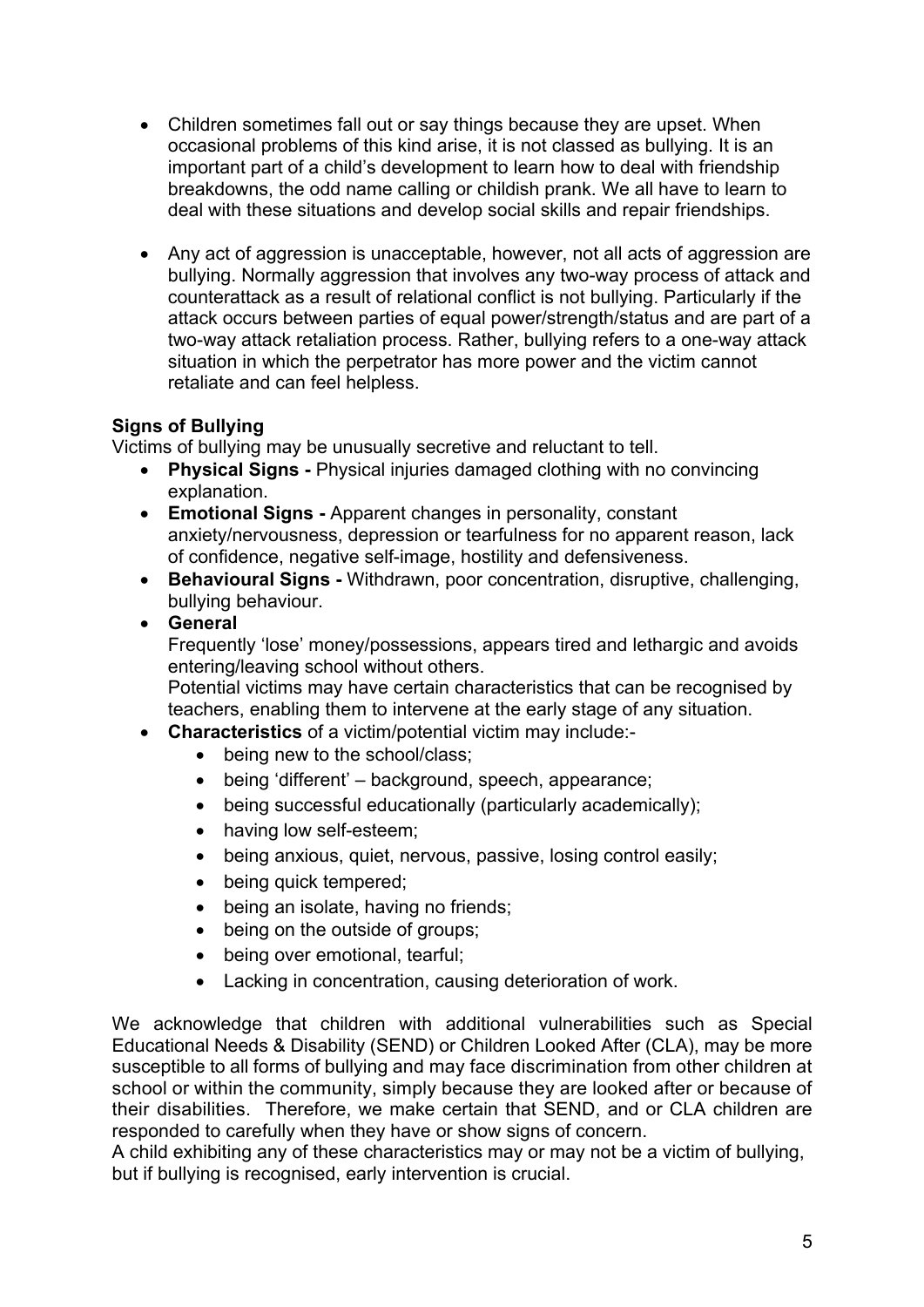#### **Derogatory language**

Derogatory or offensive language is not acceptable and will not be permitted. This type of language can take many forms of bullying listed in our definitions of bullying. It will be challenged by staff, recorded and monitored on CPOMS. Any incidents of derogatory language will be followed up and consequences, if appropriate, will be taken. Staff are also encouraged to record the casual use of derogatory language, in order to monitor any emerging patterns of concern.

#### **Prejudice-based language**

A prejudice-based incident is often a one-off incident of unkind or hurtful behaviour that is motivated by a prejudice or negative attitude, beliefs or views towards a protected characteristic or minority group. It can be targeted. All prejudice-based incidents are taken seriously, recorded and monitored, with the Head regularly reporting incidents to the Trust. This not only ensures that all incidents are dealt with accordingly, but also helps to prevent bullying, as it enables targeted anti-bullying strategies.

#### **Preventative Work**

At HCAT we aim to create an ethos of good behaviour where pupils and staff treat each other with respect because this is the right way to behave.

We use a restorative approach to address bullying behaviours; pupils are assured that they will be listened to and that any incidents reported will be dealt with sensitively and effectively. We use circle time to discuss concerns and restoratively address conflict.

As part of the new PSHE curriculum, which became mandatory in September 2020, pupils will be taught about bullying, and prejudicial behaviour, plus what to do if they are being bullied. The curriculum will also help pupils discuss and debate why bullying is unacceptable, as well as develop empathy, understanding and tolerance. Where necessary, we will work with external agencies to ensure we are effectively delivering the right messages to prevent and tackle all forms of bullying, or prejudicial behaviour.

#### **Response to Bullying**

Incidents of bullying should be reported to the class teacher of the children involved. A single incident may form part of a pattern, and the class teacher is in an ideal position to identify patterns of behaviour.

The class teacher will listen carefully to each child's uninterrupted account of what happened. This includes accounts given by witnesses. It must be emphasised that witnesses should have **seen** what happened, not just heard about it.

In the case of a serious incident, or if it has happened before, the matter should be referred to individual school's Anti-Bullying Co-ordinator, they will decide on the action to be taken. This may involve counselling the victim and/or the bully.

The Anti-Bullying Co-ordintor will be responsible for informing parents about serious incidents.

Our school actively promotes equality and cohesion and therefore operates a zerotolerance approach to all forms of bullying and prejudiced related incidences.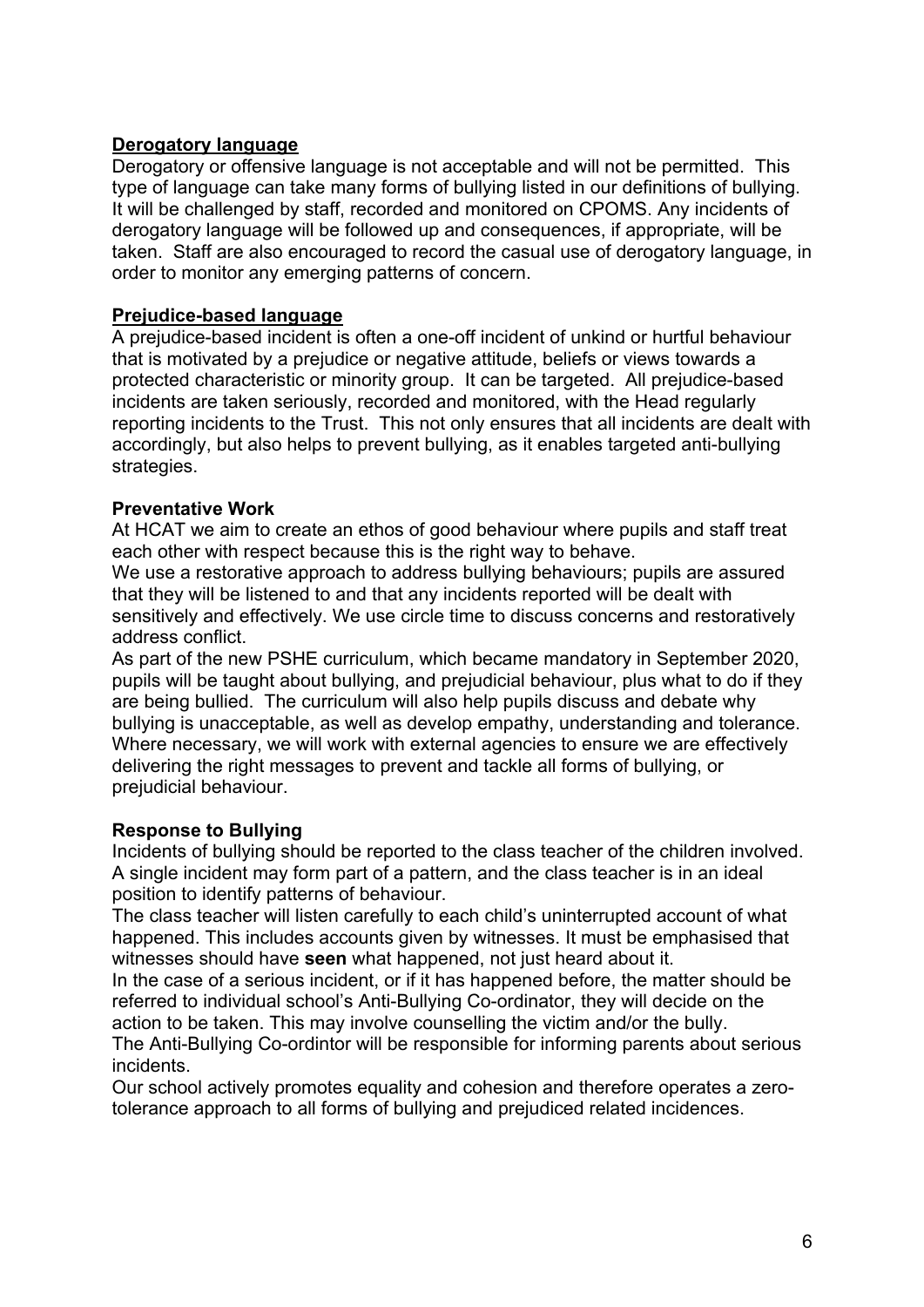#### **Screening, Searching and Confiscation**

The Education Act 2011, allows staff to lawfully search for prohibited item, including electronic devices, without consent or parental permission, if there is a suspicion that the pupil has a prohibited item, or the staff member has good reason to suspect an item or devise may be used to:

- cause harm,
- disrupt teaching,
- break school rules,
- commit an offence,
- cause personal injury, or
- damage property.

#### **Sanctions**

If necessary, we will invoke the full range of sanctions that are detailed in the school's behaviour policy. These include:

- Removal from the group
- Withdrawal of break and/or lunchtime privileges
- Withholding participation in school events that are not an essential part of the curriculum.
- Fixed term and permanent exclusion from school.

#### **Bullying outside school premises**

Head teachers have a specific statutory power to discipline pupils for poor behaviour outside of the school premises. Section 89 (5) of the Education and Inspections Act 2006 gives head teachers the power to regulate pupils' conduct when they are not on school premises and are not under the lawful control or charge of a member of school staff. This can relate to any bullying incidents occurring anywhere off the school premises, such as on school or public transport, outside the local shops, or in the local area.

Where bullying outside school is reported to school staff, it will be investigated and acted on. The head teacher will consider whether it is appropriate to notify the Police. If the misbehaviour could be criminal or poses a serious threat to a member of the public, the police will always be informed.

#### **Sexual Harassment**

#### Definition of Sexual Harassment

Unwanted conduct of a sexual nature, which would include:

- Sexual comments
- Sexual "jokes" or taunting
- Physical behaviour
- Online conduct

Research shows that the most vulnerable groups at risk of sexual harassment include girls, LGBT+, children perceived as LGBT or SEND.

Sexual harassment creates an atmosphere that, if not challenged, can normalise inappropriate behaviour. These behaviours should never be tolerated, passed off as 'banter' or part of growing up.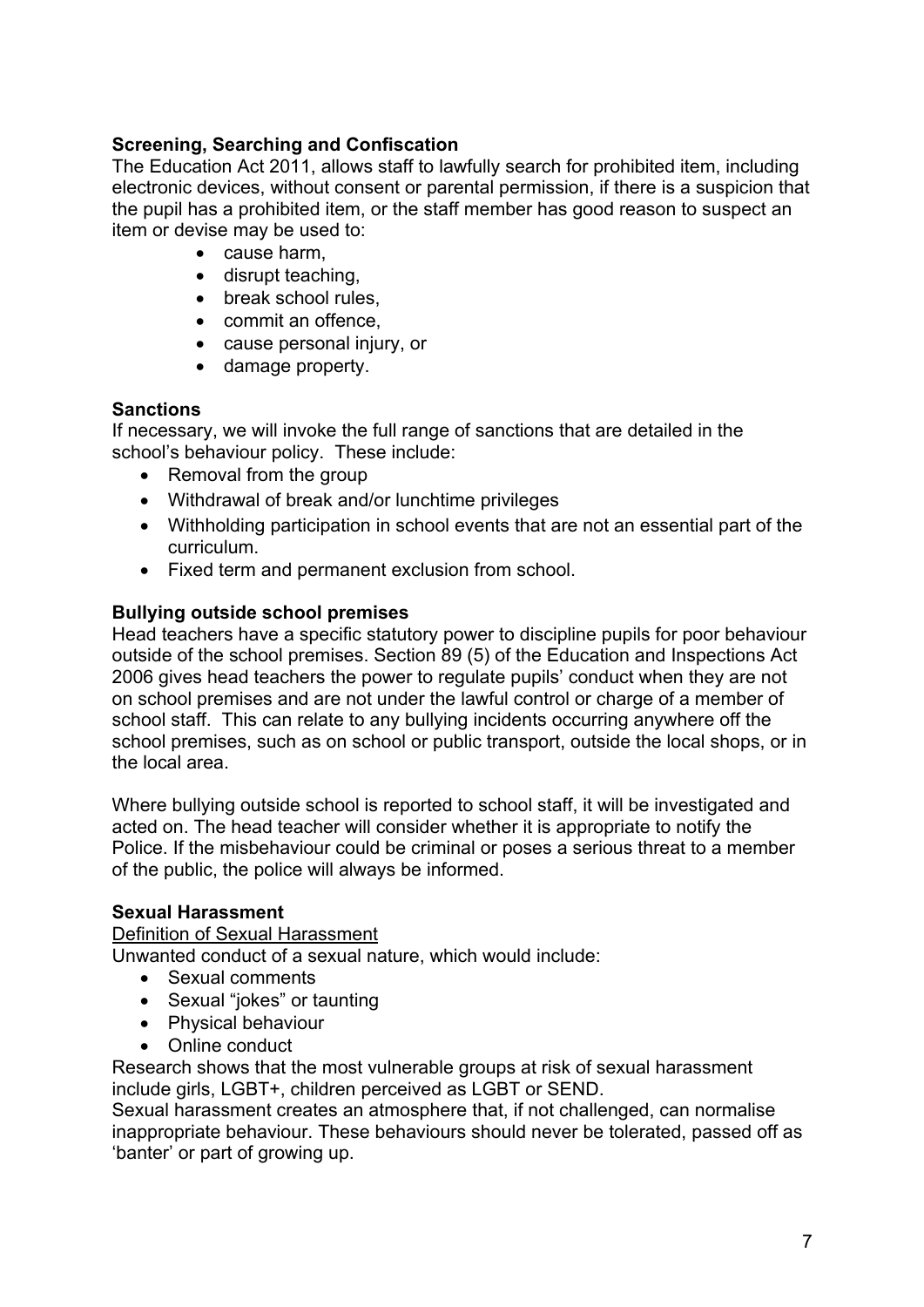Sexual harassment is likely to: violate a child's dignity, make them feel intimated, degraded or humiliated and/or create a hostile, offensive or sexualised environment. Any reports of Sexual Harassment at any HCAT school will be taken seriously, and the academy will utilise appropriate sanctions, as outlined in the behaviour policy.

## **Rights and Responsibilities**

All pupils and staff have the right to:

- Feel safe, cared for and respected
- Be valued and treated with respect
- Be free from threat and intimidation
- Have an enjoyable day at school
- Have a pleasant, healthy and safe environment

## **Responsibility of Pupils**

- Not to bully others
- *Pupils must recognise that being a "bystander" is not acceptable and understand how their silence supports bullying and makes them in part responsible for what happens to the victim of bullying.*
- To tell a trusted adult, for example a member of staff or parent/carer if they are 'bullied' both at school and on the way to or from school
- To tell a trusted adult if someone else is being 'bullied' both at school and/or on the way to or from school
- Pupils involved in the incident will be required to discuss the incident with a member of staff
- Parents and pupils are expected to adhere to the anti-bullying policy

## **Responsibility of the Headteacher**

The Headteacher is responsible for implementing the anti-bullying policy and will ensure that:

- bullying is addressed as an issue in the curriculum
- all staff receive training that addresses bullying behaviour
- the Trust is regularly provided with information regarding issues concerning behaviour management including bullying
- a senior staff member is appointed to be responsible for the monitoring of the policy and anti-bullying strategies.

#### **Responsibility of Trustees**

The Trustees are responsible for the Anti-Bullying Policy, and for ensuring that it is regularly monitored and reviewed. The governing body will:

- Support the Head and the staff in the implementation of this policy.
- Be fully informed on matters concerning anti-bullying.
- Regularly monitor incident reports and actions taken to be aware of the effectiveness of this policy
- Appoint a member of the Trust to have a specific responsibility for bullying